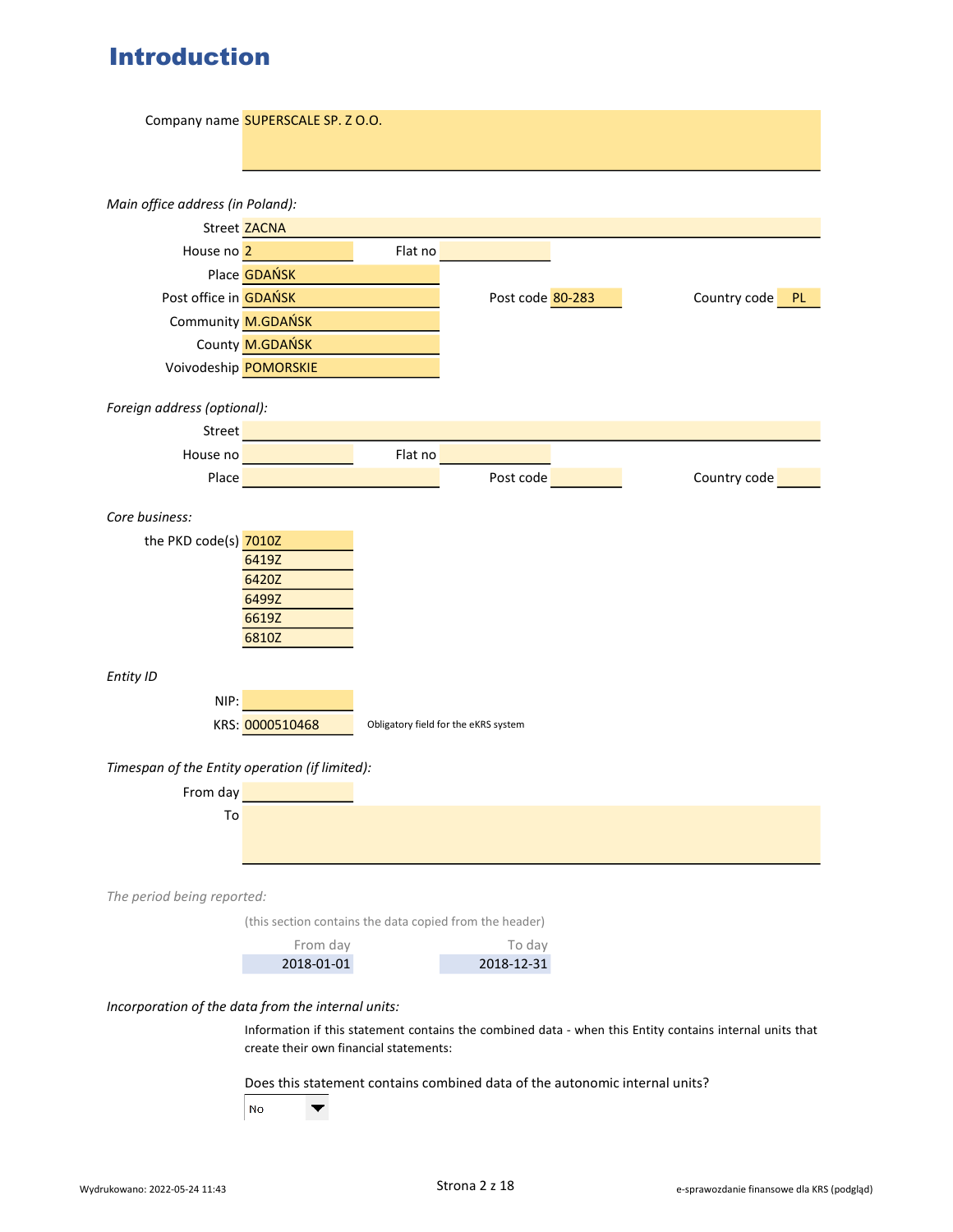# Introduction

Assumption of the business continuity:

|                         | Was this statement created with assumption of the business contnuity in the predictable future?<br>Yes                                                                                                                            |
|-------------------------|-----------------------------------------------------------------------------------------------------------------------------------------------------------------------------------------------------------------------------------|
|                         | Could you confirm that there are no threats to the business continuity?                                                                                                                                                           |
|                         | Yes<br>the answer "No" means that there are certain threats                                                                                                                                                                       |
|                         | Describe these business continuity threats                                                                                                                                                                                        |
|                         |                                                                                                                                                                                                                                   |
| Merged companies:       |                                                                                                                                                                                                                                   |
|                         | Was there a company merge during the reported period?                                                                                                                                                                             |
|                         | No                                                                                                                                                                                                                                |
|                         | Was this statement created after this merge?                                                                                                                                                                                      |
|                         |                                                                                                                                                                                                                                   |
|                         | The ownership transfer method used in the merge (purchase, stock swap)                                                                                                                                                            |
|                         |                                                                                                                                                                                                                                   |
| Accounting policies:    |                                                                                                                                                                                                                                   |
|                         | valuation methods of the assets and liabilities<br>Wyrażone w walutach obcych operacje gospodarcze ujmuje się w księgach rachunkowych na dzień ich                                                                                |
|                         | przeprowadzenia odpowiednio po kursie średnim ustalonym dla danej waluty przez NBP na ostatni dzień roboczy<br>poprzedzający dzień dokonania operacji gospodarczej.<br>Na dzień bilansowy wycenia się wyrażone w walutach obcych: |
|                         | methods used for determinig the financial result                                                                                                                                                                                  |
|                         | Rachunek zysków i strat                                                                                                                                                                                                           |
|                         |                                                                                                                                                                                                                                   |
|                         | 4.1.1. Przychody<br>Przychody ze sprzedaży obejmują niewatpliwie należne lub uzyskane kwoty netto ze sprzedaży ti, nomniejszone                                                                                                   |
|                         | the method of preparing the financial statement                                                                                                                                                                                   |
|                         | Kapitały (fundusze) własne ujmuje się w księgach rachunkowych w wartości nominalnej według ich rodzajów i zasad<br>określonych przepisami prawa, statutu lub umowy spółki.                                                        |
|                         | Kanitał zakładowy snółki kanitałowej wykazuje się w wysokości określonej w umowie lub statucje i wnisanej w                                                                                                                       |
|                         | others:                                                                                                                                                                                                                           |
|                         |                                                                                                                                                                                                                                   |
|                         |                                                                                                                                                                                                                                   |
|                         |                                                                                                                                                                                                                                   |
| Additional information: |                                                                                                                                                                                                                                   |
| Item name               |                                                                                                                                                                                                                                   |
| Description             |                                                                                                                                                                                                                                   |
|                         |                                                                                                                                                                                                                                   |
|                         |                                                                                                                                                                                                                                   |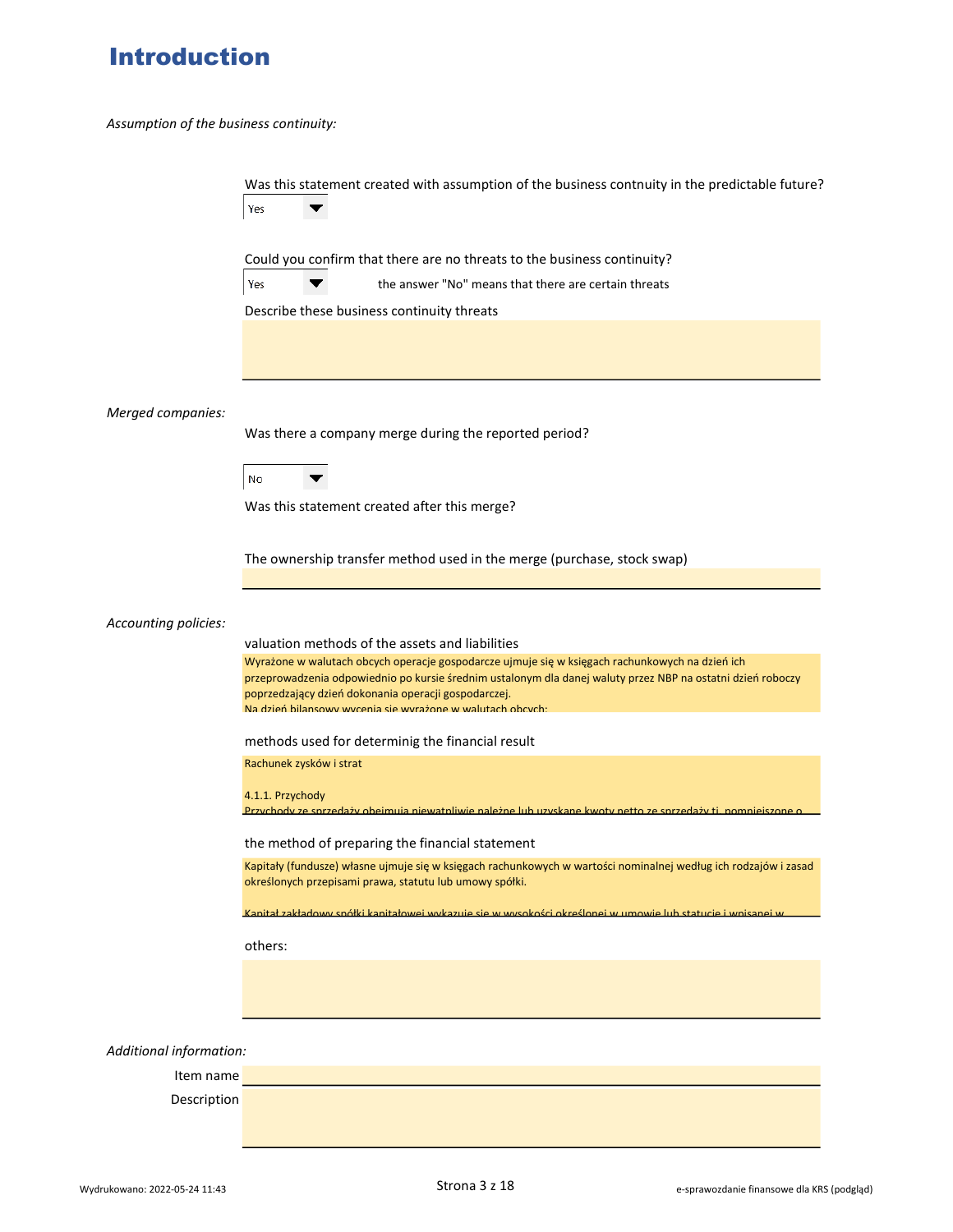# Introduction

| Item name   |  |
|-------------|--|
| Description |  |
|             |  |
|             |  |
|             |  |
| Item name   |  |
| Description |  |
|             |  |
|             |  |
|             |  |
| Item name   |  |
| Description |  |
|             |  |
|             |  |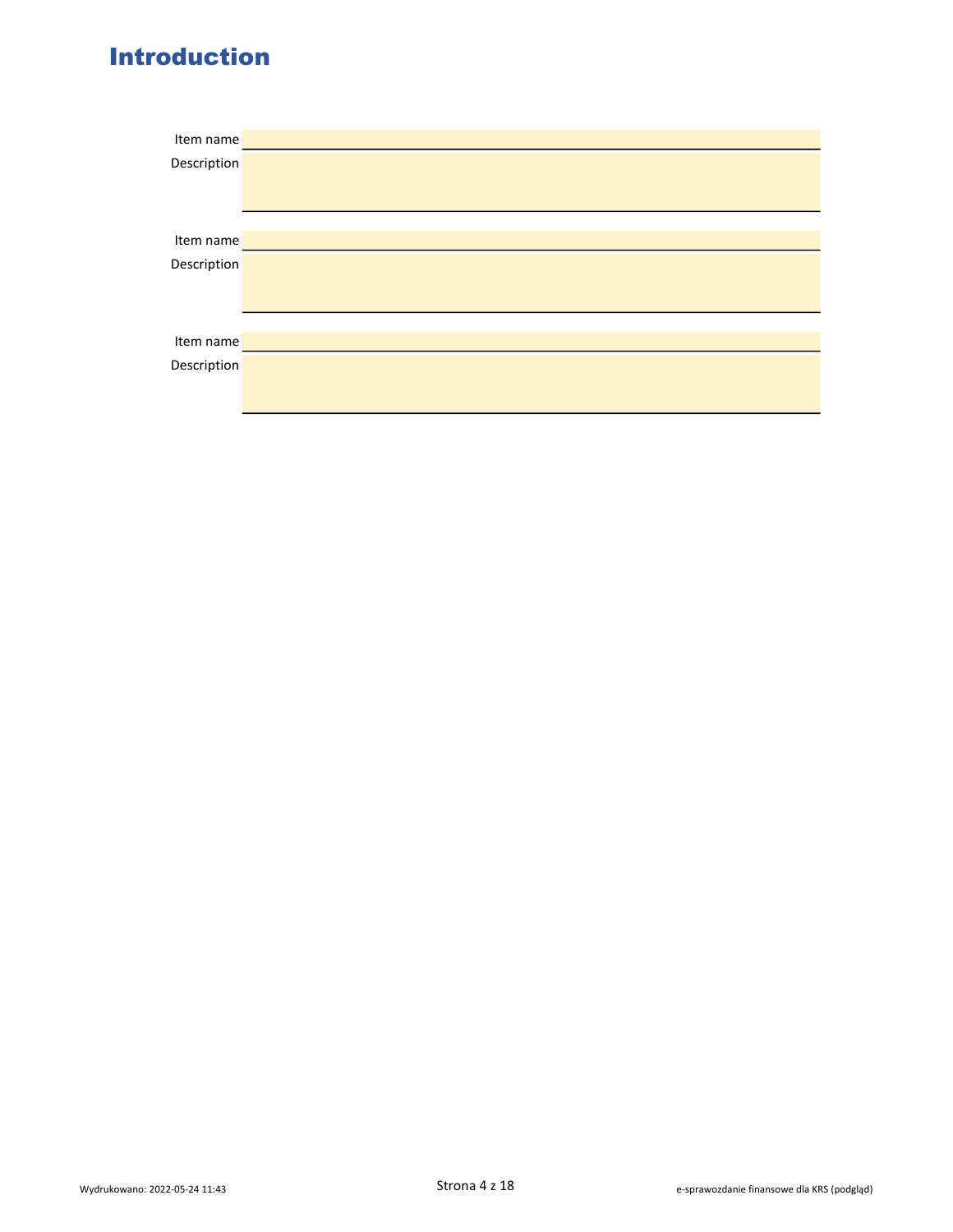|                                    | <b>Assets</b><br>As at:                                        | 2018-12-31   | 2017-12-31 | Adj. comparative data for<br>the prev. period |
|------------------------------------|----------------------------------------------------------------|--------------|------------|-----------------------------------------------|
| Α                                  | <b>Fixed assets</b>                                            | 6 000 719,78 | 0,00       |                                               |
| $\mathbf{I}$                       | Intangible assets                                              | 0,00         | 0,00       |                                               |
| 1                                  | R&D expenses                                                   |              |            |                                               |
| 2                                  | Goodwill                                                       |              |            |                                               |
| 3                                  | Other intangible assets                                        |              |            |                                               |
| 4                                  | Advances for intangible assets                                 |              |            |                                               |
| Ш                                  | <b>Tangible fixed assets</b>                                   | 0,00         | 0,00       |                                               |
| 1                                  | Tangible fixed assets in use                                   | 0,00         | 0,00       |                                               |
|                                    | a) $ $ land (including right to perpetual usufruct)            |              |            |                                               |
|                                    | b) buildings, premises, civil and water engineering structures |              |            |                                               |
|                                    | c) technical equipment and machines                            |              |            |                                               |
|                                    | $d)$ vehicles                                                  |              |            |                                               |
|                                    | e) other tangible fixed assets                                 |              |            |                                               |
| $\overline{2}$                     | Tangible fixed assets under construction                       |              |            |                                               |
| 3                                  | Advances for tangible fixed assets under construction          |              |            |                                               |
| $\ensuremath{\mathsf{III}}\xspace$ | Long-term receivables                                          | 0,00         | 0,00       |                                               |
| 1                                  | From related parties                                           |              |            |                                               |
| 2                                  | From other entities, where this company owns a capital share   |              |            |                                               |
| 3                                  | From other entities                                            |              |            |                                               |
| IV                                 | Long-term investments                                          | 6 000 000,00 | 0,00       |                                               |
| $\mathbf{1}$                       | Real property                                                  |              |            |                                               |
| $\overline{2}$                     | Intangible assets                                              |              |            |                                               |
| 3                                  | Long-term financial assets                                     | 6 000 000,00 | 0,00       |                                               |
|                                    | a) in related parties                                          | 6 000 000,00 | 0,00       |                                               |
|                                    | 1) shares                                                      | 6 000 000,00 | 0,00       |                                               |
|                                    | 2) other securities                                            |              |            |                                               |
|                                    | 3) loans granted                                               |              |            |                                               |
|                                    | 4) other long-term financial assets                            |              |            |                                               |
|                                    | b) in other entities, where this company owns a capital share  | 0,00         | 0,00       |                                               |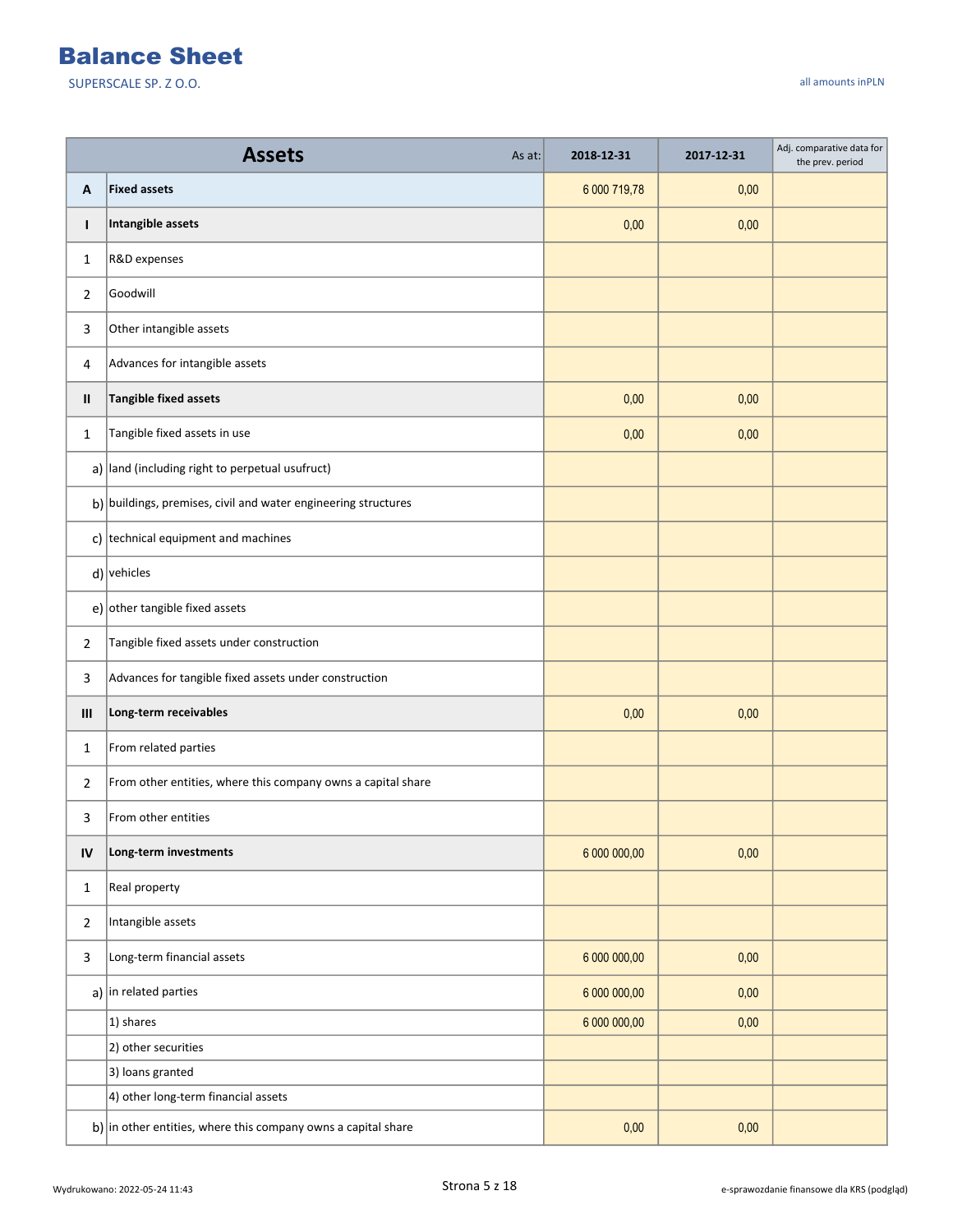|                | 1) shares                                                                |           |          |  |
|----------------|--------------------------------------------------------------------------|-----------|----------|--|
|                | 2) other securities                                                      |           |          |  |
|                | 3) loans granted                                                         |           |          |  |
|                | 4) other long-term financial assets                                      |           |          |  |
|                | c) in other entities                                                     | 0,00      | 0,00     |  |
|                | 1) shares                                                                |           |          |  |
|                | 2) other securities                                                      |           |          |  |
|                | 3) loans granted                                                         |           |          |  |
|                | 4) other long-term financial assets                                      |           |          |  |
| 4              | Other long-term investments                                              |           |          |  |
| $\mathsf{V}$   | Long-term prepayments                                                    | 719,78    | 0,00     |  |
| $\mathbf{1}$   | Deferred tax assets                                                      | 719,78    | 0,00     |  |
| 2              | Other prepayments                                                        |           |          |  |
| В              | <b>Current Assets</b>                                                    | 20 888,50 | 5 000,00 |  |
| т              | Inventory                                                                | 0,00      | 0,00     |  |
| $\mathbf{1}$   | Materials                                                                |           |          |  |
| 2              | Semi-finished products and work in progress                              |           |          |  |
|                | including: objects under construction                                    |           |          |  |
| 3              | Finished products                                                        |           |          |  |
| 4              | Goods                                                                    |           |          |  |
| 5              | Advances for deliveries                                                  |           |          |  |
| Ш              | Short-term receivables                                                   | 1568,60   | 0,00     |  |
| 1              | Receivables from related parties                                         | 0,00      | 0,00     |  |
|                | a) trade receivables, maturing:                                          | 0,00      | 0,00     |  |
|                | 1) up to 12 months                                                       |           |          |  |
|                | 2) above 12 months                                                       |           |          |  |
|                | b) other                                                                 |           |          |  |
| $\overline{2}$ | Receivables from other entities, where this company owns a capital share | 0,00      | 0,00     |  |
|                | a) trade receivables, maturing:                                          | 0,00      | 0,00     |  |
|                | 1) up to 12 months                                                       |           |          |  |
|                | 2) above 12 months                                                       |           |          |  |
|                | b) other                                                                 |           |          |  |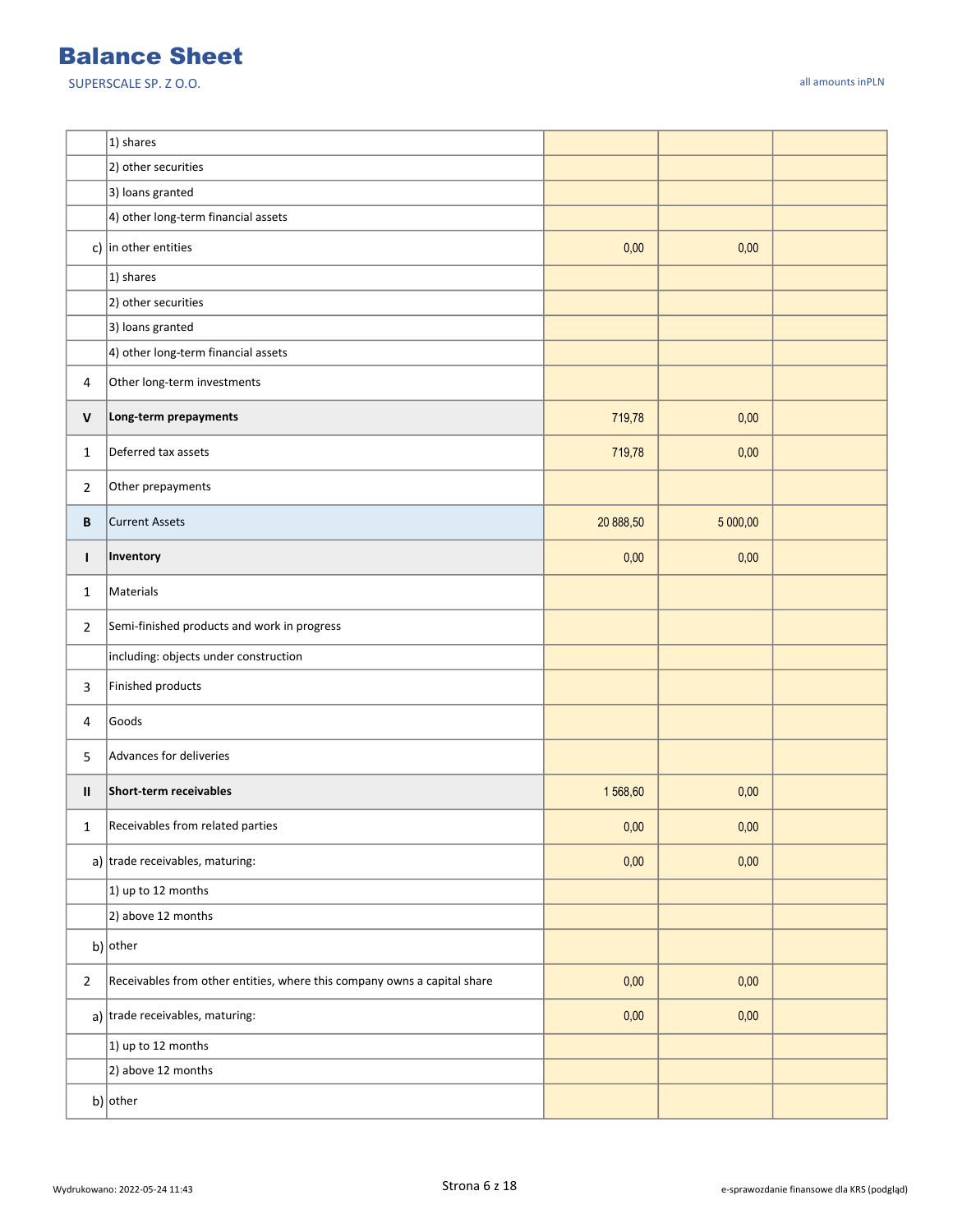| 3              | Receivables from other entities                                               | 1568,60      | 0,00     |  |
|----------------|-------------------------------------------------------------------------------|--------------|----------|--|
|                | a) trade receivables, maturing:                                               | 0,00         | 0,00     |  |
|                | 1) up to 12 months                                                            |              |          |  |
|                | 2) above 12 months                                                            |              |          |  |
|                | b) receivables from tax, subsidy, customs, social security and other benefits | 1568,60      | 0,00     |  |
|                | c) other                                                                      |              |          |  |
|                | $d$ ) claimed at court                                                        |              |          |  |
| $\mathbf{III}$ | Short-term investments                                                        | 19 319,90    | 5 000,00 |  |
| 1              | Short-term financial assets                                                   | 19 319,90    | 5 000,00 |  |
|                | a) in related parties                                                         | 0,00         | 0,00     |  |
|                | 1) shares                                                                     |              |          |  |
|                | 2) other securities                                                           |              |          |  |
|                | 3) loans granted                                                              |              |          |  |
|                | 4) other short-term financial assets                                          |              |          |  |
|                | b) in other entities                                                          | 0,00         | 0,00     |  |
|                | 1) shares                                                                     |              |          |  |
|                | 2) other securities                                                           |              |          |  |
|                | 3) loans granted                                                              |              |          |  |
|                | 4) other short-term financial assets                                          |              |          |  |
|                | c) $\vert$ cash and other pecuniary assets                                    | 19 319,90    | 5 000,00 |  |
|                | 1) cash in hand and at bank                                                   | 19 319,90    | 5 000,00 |  |
|                | 2) other cash                                                                 |              |          |  |
|                | 3) other pecuniary assets                                                     |              |          |  |
| 2              | Other short-term investments                                                  |              |          |  |
| IV             | Short-term prepayments                                                        |              |          |  |
|                | including: prepayments for pending construction contracts                     |              |          |  |
| C              | Called up share capital                                                       |              |          |  |
| D              | Own shares                                                                    |              |          |  |
|                | Total assets (sum of A, B, C, and D)                                          | 6 021 608,28 | 5 000,00 |  |

| <b>Liabilities and Equity</b><br>As at: | 2018-12-31   | 2017-12-31 | Adj. comparative data for<br>the prev. period |
|-----------------------------------------|--------------|------------|-----------------------------------------------|
| Equity                                  | 6 013 001.68 | $-1371.40$ |                                               |
| Share capital                           | 50 000.00    | 5 000,00   |                                               |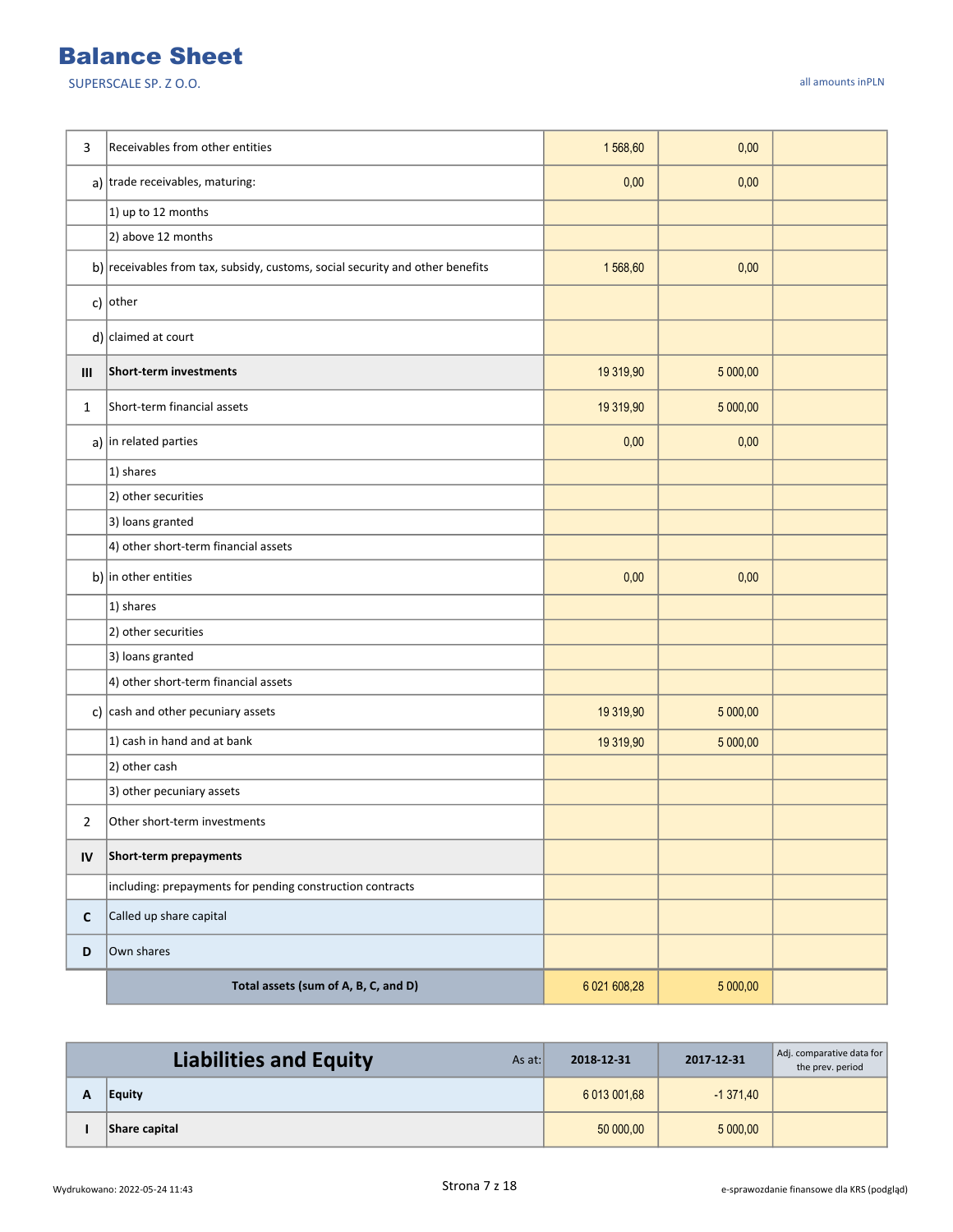| Ш            | Supplementary capital, including:                                  | 5 974 500,00 | 0,00       |  |
|--------------|--------------------------------------------------------------------|--------------|------------|--|
|              | - excess of the actual share values over their nominal values      |              |            |  |
| Ш            | Revaluation reserve, including:                                    |              |            |  |
|              | - fair value adjustments                                           |              |            |  |
| IV           | Other reserve capitals, including:                                 |              |            |  |
|              | - created according the company (statute) rules                    |              |            |  |
|              | - for own shares                                                   |              |            |  |
| $\mathsf{V}$ | Previous years' profit (loss)                                      | $-4220,54$   | $-5633,40$ |  |
| VI           | Net profit (loss)                                                  | $-7277,78$   | $-738,00$  |  |
| VII          | Write-off on net profit during the financial year (negative value) |              |            |  |
| В            | Liabilities and provisions for liabilities                         | 8 606,60     | 6 371,40   |  |
| L            | <b>Provisions for liabilities</b>                                  | 0,00         | 0,00       |  |
| $\mathbf{1}$ | Provision for deferred income tax                                  |              |            |  |
| 2            | Provision for retirement and similar benefits                      | 0,00         | 0,00       |  |
|              | - long-term                                                        |              |            |  |
|              | - short-term                                                       |              |            |  |
| 3            | Other provisions                                                   | 0,00         | 0,00       |  |
|              | - long-term                                                        |              |            |  |
|              | - short-term                                                       |              |            |  |
| Ш            | Long-term liabilities                                              | 0,00         | 0,00       |  |
| 1            | To related parties                                                 |              |            |  |
| 2            | To other entities, where this company owns a capital share         |              |            |  |
| 3            | To other entities                                                  | 0,00         | 0,00       |  |
|              | a) $ {\rm credits}$ and loans                                      |              |            |  |
|              | b) arising from issuance of debt securities                        |              |            |  |
|              | c) other financial liabilities                                     |              |            |  |
|              | d) bill-of-exchange liabilities                                    |              |            |  |
|              | $e)$ other                                                         |              |            |  |
| III          | Short-term liabilities                                             | 8 606,60     | 4 8 9 5,40 |  |
| $\mathbf{1}$ | to related parties                                                 | 0,00         | 0,00       |  |
|              | a) trade liabilities, maturing:                                    | 0,00         | 0,00       |  |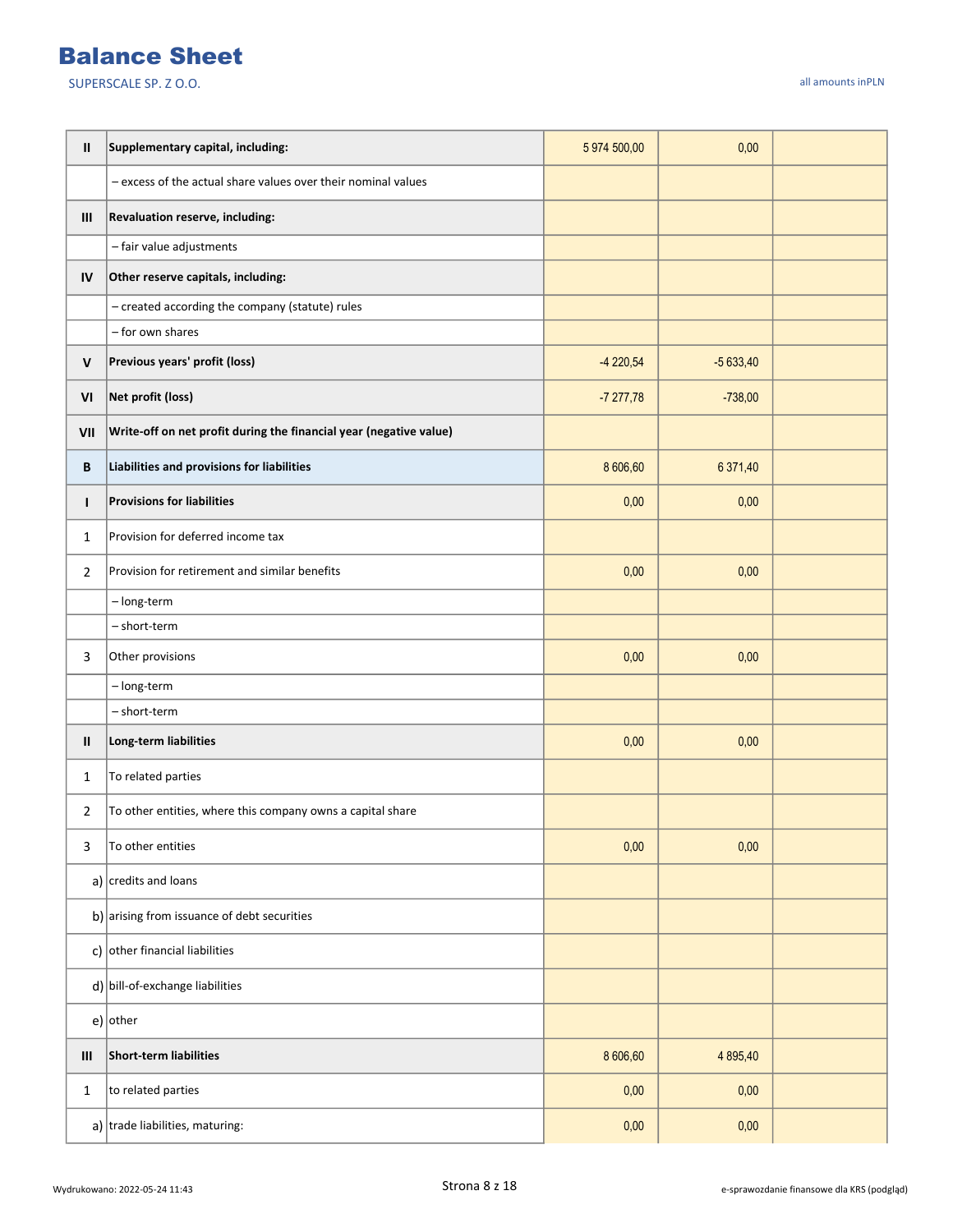|                | 1) up to 12 months                                          |              |          |  |
|----------------|-------------------------------------------------------------|--------------|----------|--|
|                | 2) above 12 months                                          |              |          |  |
|                | b) other                                                    |              |          |  |
| $\overline{2}$ | to other entities, where this company owns a capital share  | 0,00         | 4 895,40 |  |
|                | a) trade liabilities, maturing:                             | 0,00         | 4 895,40 |  |
|                | 1) up to 12 months                                          | 0,00         | 4 895,40 |  |
|                | 2) above 12 months                                          |              |          |  |
|                | b) other                                                    |              |          |  |
| 3              | to other entities                                           | 8 606,60     | 0,00     |  |
|                | a) credits and loans                                        |              |          |  |
|                | b) arising from issuance of debt securities                 |              |          |  |
|                | c) other financial liabilities                              |              |          |  |
|                | $d$ ) trade liabilities, maturing:                          | 8 606,60     | 0,00     |  |
|                | 1) up to 12 months                                          | 8 606,60     | 0,00     |  |
|                | 2) above 12 months                                          |              |          |  |
|                | e) received advances for deliveries                         |              |          |  |
|                | f) bill-of-exchange liabilities                             |              |          |  |
|                | $g$ ) $\vert$ tax, customs, insurance and other liabilities |              |          |  |
|                | h) $ $ payroll liabilities                                  |              |          |  |
|                | i) other                                                    |              |          |  |
| 4              | Special funds                                               |              |          |  |
| IV             | <b>Accruals</b>                                             | 0,00         | 1476,00  |  |
| $\mathbf{1}$   | Negative goodwill                                           |              |          |  |
| $\overline{2}$ | Other accruals                                              | 0,00         | 1476,00  |  |
|                | - long-term                                                 |              |          |  |
|                | - short-term                                                | 0,00         | 1476,00  |  |
|                | - accruals of construction contracts                        |              |          |  |
|                | Total equity and liabilities (sum of A and B)               | 6 021 608,28 | 5 000,00 |  |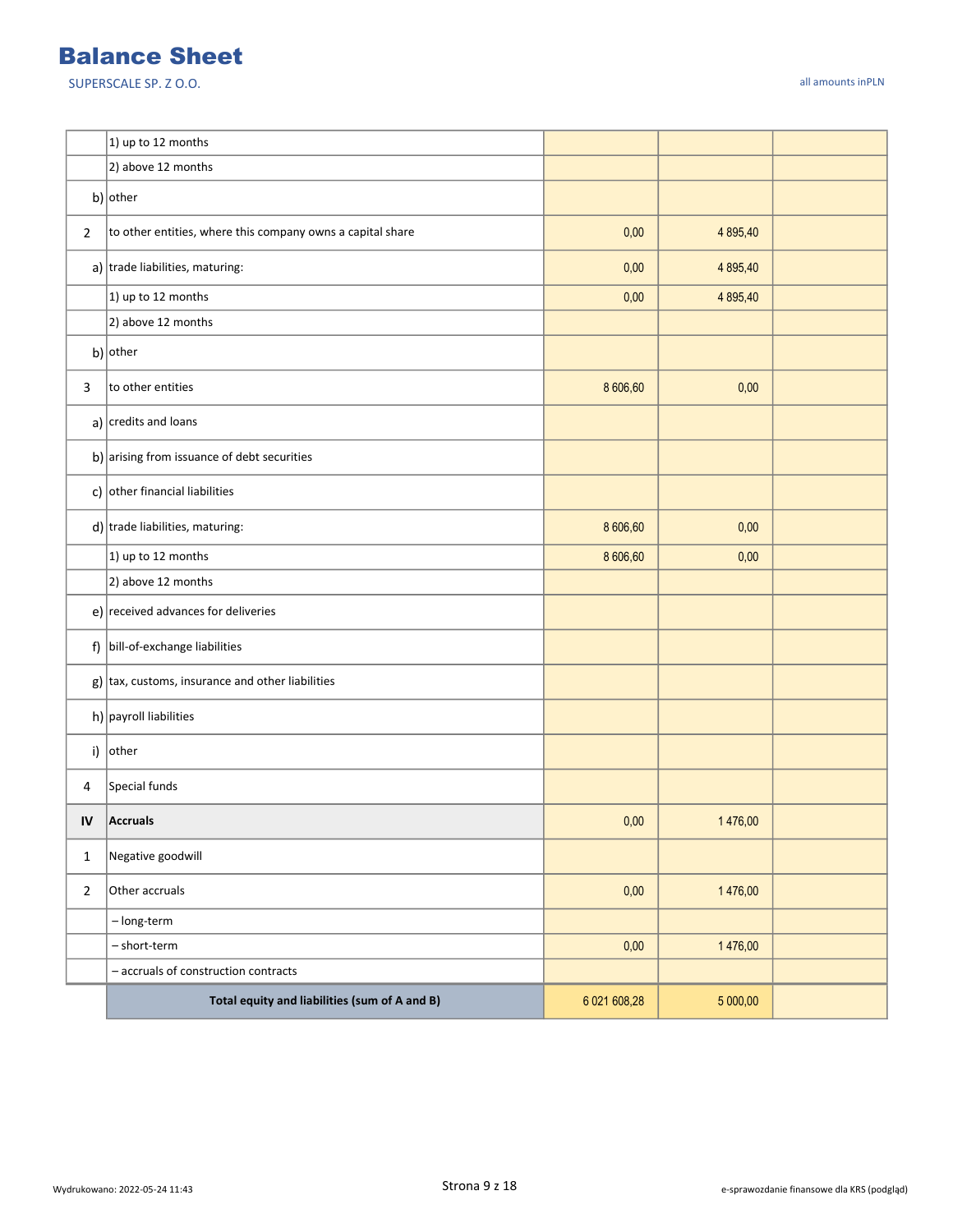## Profit or Loss Statement

|              | comparative variant<br>for:                                                                 | 2018       | 2017      | Adj. comparative data for<br>the prev. period |
|--------------|---------------------------------------------------------------------------------------------|------------|-----------|-----------------------------------------------|
| A            | Net revenues from sales and equivalent, including:                                          |            |           |                                               |
|              | - revenues from related parties                                                             |            |           |                                               |
| $\mathbf{I}$ | Net revenues from sales of products                                                         |            |           |                                               |
| Ш            | Change in the balance of products (increase - positive value, decrease - negative<br>value) |            |           |                                               |
|              | - including: objects under construction                                                     |            |           |                                               |
| Ш            | Manufacturing cost of products for internal purposes                                        |            |           |                                               |
| IV           | Net revenues from sales of goods and materials                                              |            |           |                                               |
| В            | <b>Operating expenses</b>                                                                   | 7 997,56   | 738,00    |                                               |
| $\mathbf{I}$ | Amortisation and depreciation                                                               |            |           |                                               |
| Ш            | <b>Consumption of materials and energy</b>                                                  |            |           |                                               |
| Ш            | <b>External services</b>                                                                    | 7779,56    | 600,00    |                                               |
| IV           | Taxes and charges, including:                                                               | 218,00     | 138,00    |                                               |
|              | - excise duty                                                                               |            |           |                                               |
| V            | Payroll                                                                                     |            |           |                                               |
| VI           | Social security and other benefits, includng:                                               |            |           |                                               |
|              | - retirement benefits                                                                       |            |           |                                               |
| VII          | Other costs by type                                                                         |            |           |                                               |
| VIII         | Value of goods and materials sold                                                           |            |           |                                               |
| C            | Profit (loss) on sales (A-B)                                                                | -7 997,56  | $-738,00$ |                                               |
| D            | <b>Remaining operating revenues</b>                                                         |            |           |                                               |
| T            | Gain on disposal of non-financial fixed assets                                              |            |           |                                               |
| Ш            | Subsidies                                                                                   |            |           |                                               |
| Ш            | <b>Revaluation of non-financial assets</b>                                                  |            |           |                                               |
| IV           | Other operating revenues                                                                    |            |           |                                               |
| E            | <b>Remaining operating expenses</b>                                                         |            |           |                                               |
| T            | Loss on disposal of non-financial fixed assets                                              |            |           |                                               |
| Ш            | <b>Revaluation of non-financial assets</b>                                                  |            |           |                                               |
| Ш            | Other operating expenses                                                                    |            |           |                                               |
| F            | Profit (loss) on operating activities (C+D-E)                                               | $-7997,56$ | $-738,00$ |                                               |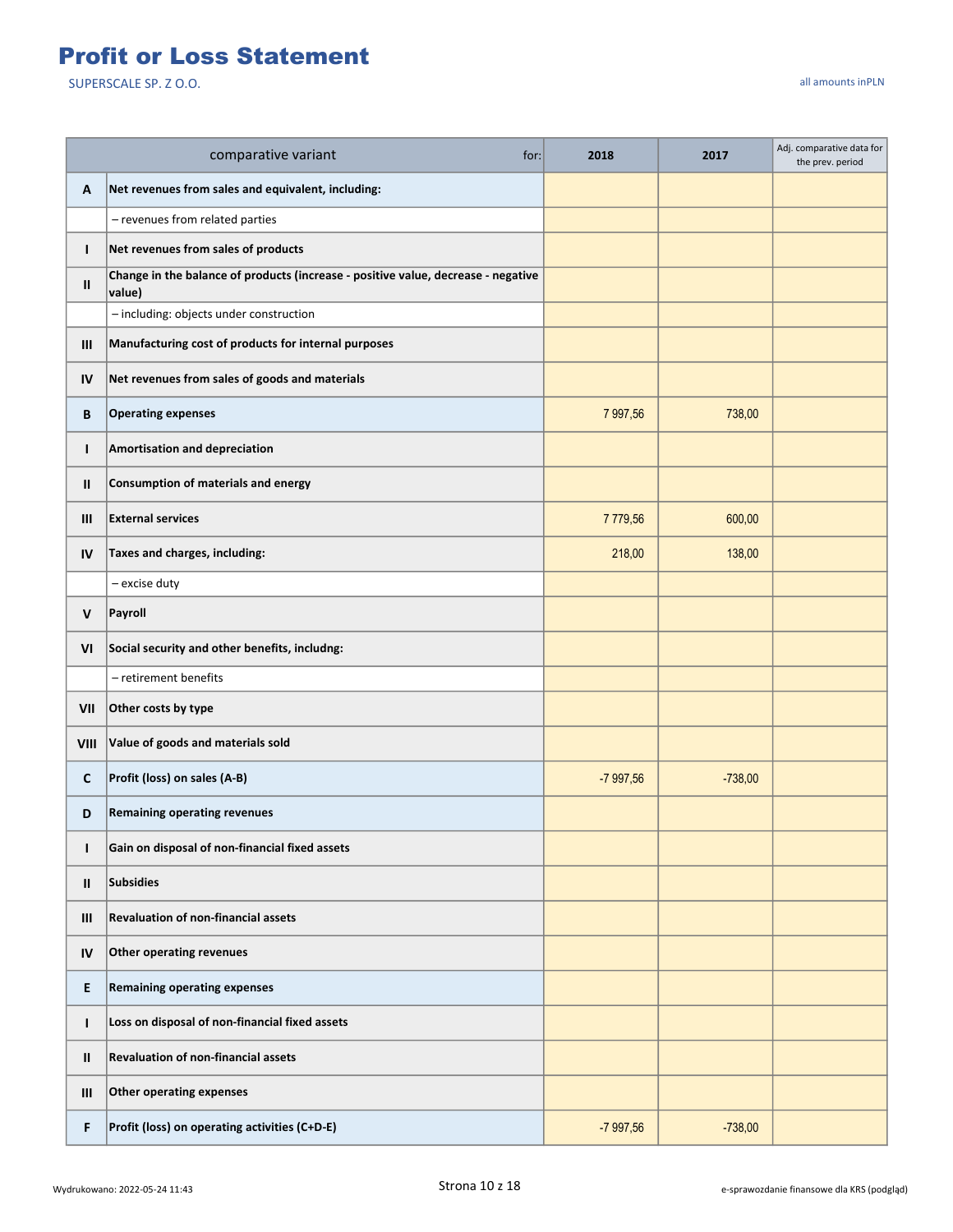#### Profit or Loss Statement

| G            | <b>Financial revenues</b>                                |            |           |  |
|--------------|----------------------------------------------------------|------------|-----------|--|
| $\mathbf{I}$ | Dividend and profit sharing, including:                  |            |           |  |
|              | a) from related parties, including:                      |            |           |  |
|              | - entities, which shares are owned by this company       |            |           |  |
|              | b) from other entities, including:                       |            |           |  |
|              | - entities, which shares are owned by this company       |            |           |  |
| Ш            | Interest, including:                                     |            |           |  |
|              | - interest from related parties                          |            |           |  |
| Ш            | Gain on disposal of financial assets, including:         |            |           |  |
|              | - gain in related parties                                |            |           |  |
| IV           | <b>Revaluation of financial assets</b>                   |            |           |  |
| V            | Other                                                    |            |           |  |
| н            | <b>Financial expenses</b>                                |            |           |  |
| $\mathbf{I}$ | Interest, including:                                     |            |           |  |
|              | - interest for related parties                           |            |           |  |
| Ш            | Loss on disposal of financial assets, including:         |            |           |  |
|              | - losses in related parties                              |            |           |  |
| III          | <b>Revaluation of financial assets</b>                   |            |           |  |
| IV           | Other                                                    |            |           |  |
| $\mathbf{I}$ | Profit (loss) on business activities (F+G-H)             | -7 997,56  | $-738,00$ |  |
| J            | Income tax                                               | $-719,78$  | 0,00      |  |
| ĸ            | Other statutory reductions in profit (increases in loss) |            |           |  |
| L            | Net profit (loss) (I-J-K)                                | $-7277,78$ | $-738,00$ |  |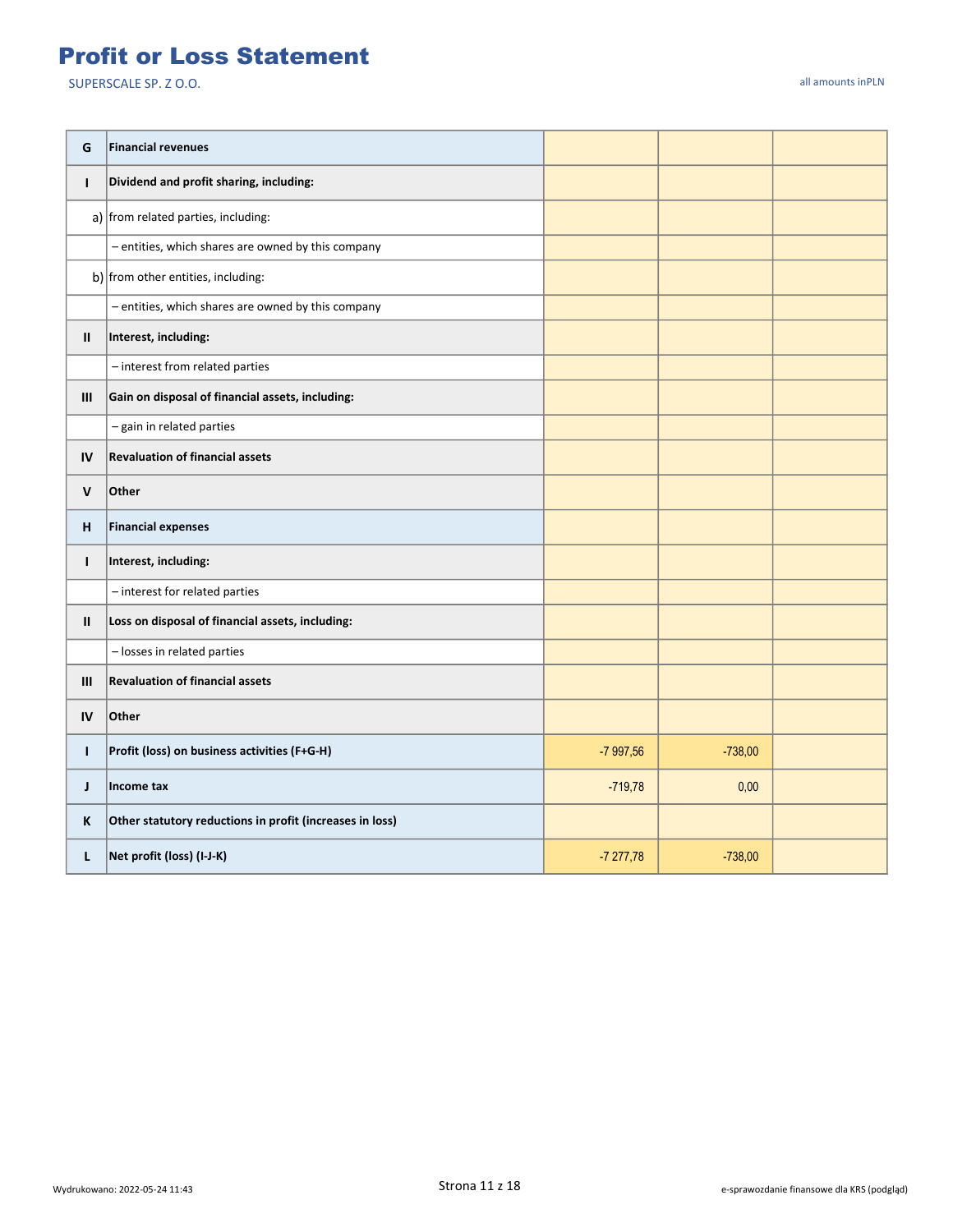## Statement of Changes in Equity

|                | details<br>for:                                            | 2018 | 2017 | Adj. comparative data for<br>the prev. period |
|----------------|------------------------------------------------------------|------|------|-----------------------------------------------|
| т              | <b>Opening balance of equity</b>                           |      |      |                                               |
|                | - changes in accounting policies                           |      |      |                                               |
|                | $-$ error adjustments                                      |      |      |                                               |
| la             | Opening balance of equity after adjustments                |      |      |                                               |
| $\mathbf{1}$   | Opening balance of share capital                           |      |      |                                               |
| 1.1            | Changes in share capital                                   |      |      |                                               |
|                | a) increase (due to)                                       |      |      |                                               |
|                | - issuance of shares                                       |      |      |                                               |
|                | $\overline{\phantom{0}}$                                   |      |      |                                               |
|                | $\overline{a}$                                             |      |      |                                               |
|                | $\overline{\phantom{0}}$                                   |      |      |                                               |
|                | b) decrease (due to)                                       |      |      |                                               |
|                | - shares redemption                                        |      |      |                                               |
|                | -                                                          |      |      |                                               |
|                | $\overline{\phantom{0}}$                                   |      |      |                                               |
|                | $\overline{\phantom{0}}$                                   |      |      |                                               |
| 1.2            | Closing balance of share capital                           |      |      |                                               |
| $\overline{2}$ | Opening balance of supplementary capital                   |      |      |                                               |
| 2.1            | Changes in supplementary capital                           |      |      |                                               |
|                | $a$ ) increase (due to)                                    |      |      |                                               |
|                | - issuance of shares above the nominal value               |      |      |                                               |
|                | - profit distribution (statutory)                          |      |      |                                               |
|                | - profit distribution (above the statutory required value) |      |      |                                               |
|                | -                                                          |      |      |                                               |
|                | $\qquad \qquad -$                                          |      |      |                                               |
|                | $\overline{\phantom{0}}$                                   |      |      |                                               |
|                | b) decrease (due to)                                       |      |      |                                               |
|                | - loss coverage                                            |      |      |                                               |
|                | $\overline{\phantom{0}}$                                   |      |      |                                               |
|                | -                                                          |      |      |                                               |
|                | -                                                          |      |      |                                               |
| 2.2            | Closing balance of supplementary capital                   |      |      |                                               |
| $\mathbf{3}$   | Opening balance of revaluation reserve                     |      |      |                                               |
| 3.1            | Changes in revaluation reserve                             |      |      |                                               |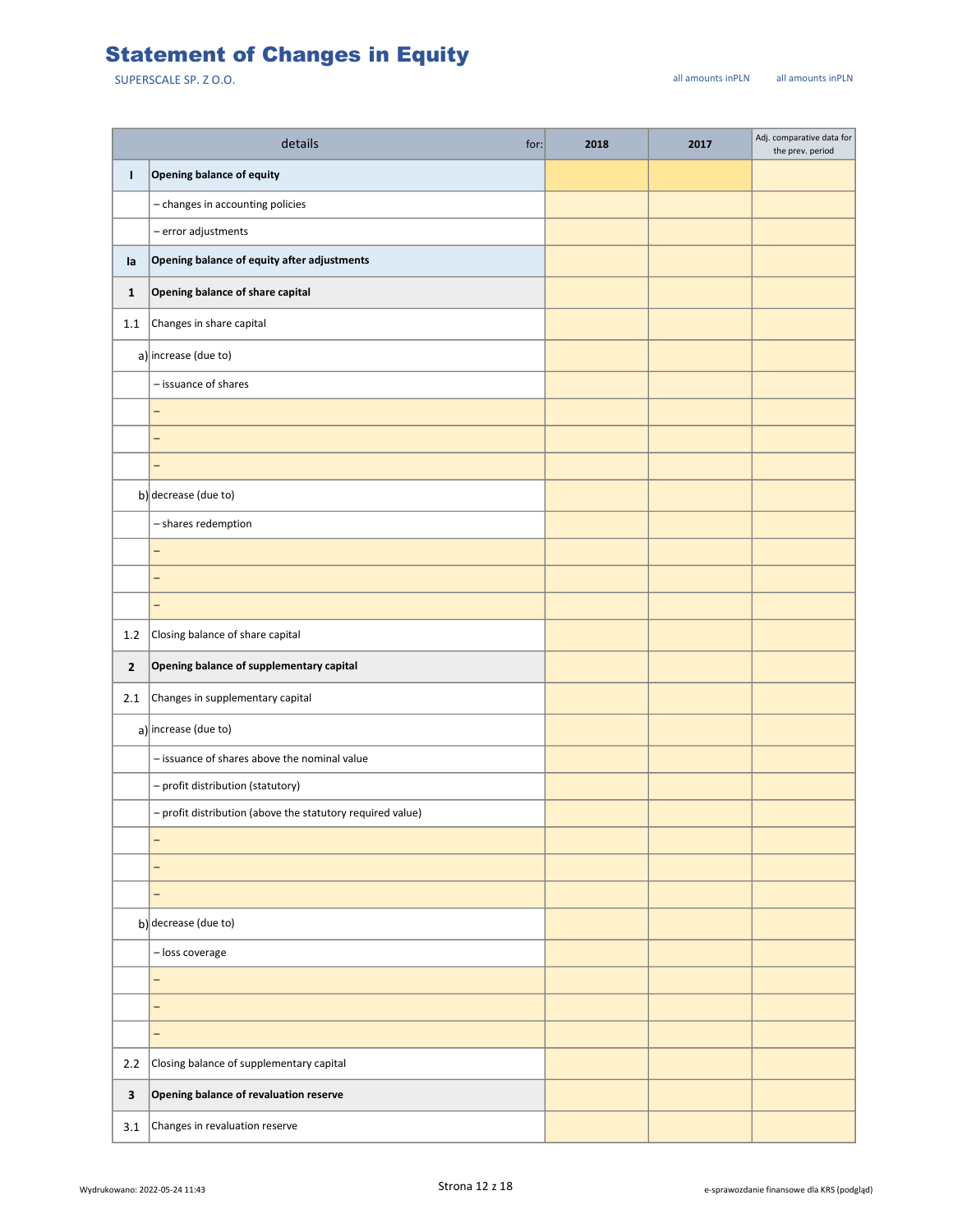## Statement of Changes in Equity

|           | a) increase (due to)                                         |  |  |
|-----------|--------------------------------------------------------------|--|--|
|           | -                                                            |  |  |
|           | -                                                            |  |  |
|           | -                                                            |  |  |
|           | b) decrease (due to)                                         |  |  |
|           | - sales of tangible fixed assets                             |  |  |
|           | -                                                            |  |  |
|           | -                                                            |  |  |
|           | -                                                            |  |  |
| 3.2       | Closing balance of revaluation reserve                       |  |  |
| $\pmb{4}$ | Opening balance of other reserve capitals                    |  |  |
| 4.1       | Changes in other reserve capitals                            |  |  |
|           | a) increase (due to)                                         |  |  |
|           | $\overline{\phantom{0}}$                                     |  |  |
|           | -                                                            |  |  |
|           | -                                                            |  |  |
|           | b) decrease (due to)                                         |  |  |
|           | -                                                            |  |  |
|           | -                                                            |  |  |
|           | -                                                            |  |  |
| 4.2       | Closing balance of other reserve capitals                    |  |  |
| 5         | Opening balance of previous years' profit (loss)             |  |  |
| 5.1       | Opening balance of previous years' profit                    |  |  |
|           | - changes in accounting policies                             |  |  |
|           | - error adjustments                                          |  |  |
| $5.2\,$   | Opening balance of previous years' profit, after adjustments |  |  |
|           | a) increase (due to)                                         |  |  |
|           | - distribution of previous years' profit                     |  |  |
|           | -                                                            |  |  |
|           | -                                                            |  |  |
|           | -                                                            |  |  |
|           | b) decrease (due to)                                         |  |  |
|           | -                                                            |  |  |
|           | -                                                            |  |  |
|           | -                                                            |  |  |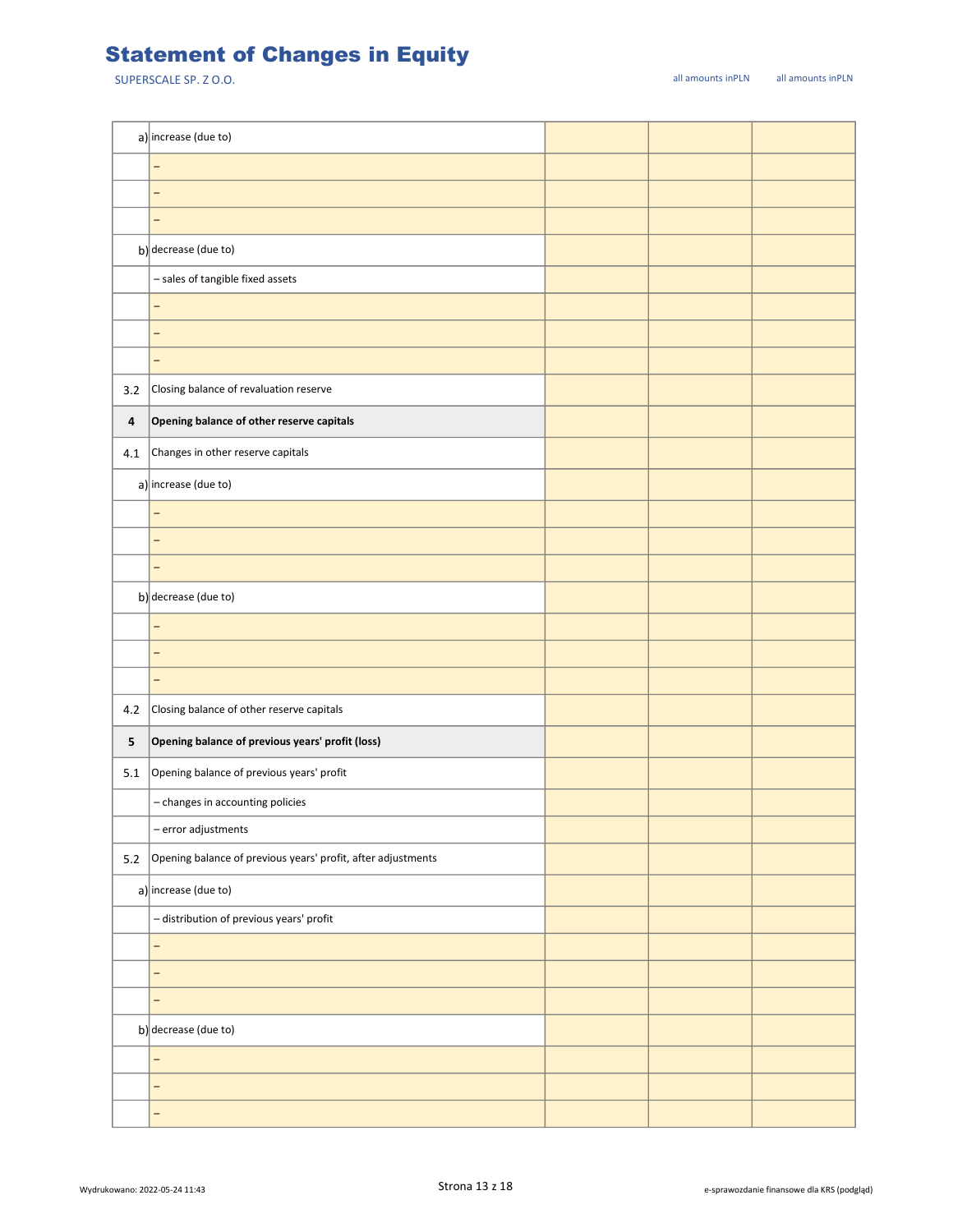# Statement of Changes in Equity

| 5.3          | Closing balance of previous years' profit                     |  |  |
|--------------|---------------------------------------------------------------|--|--|
| 5.4          | Opening balance of previous years' loss                       |  |  |
|              | - changes in accounting policies                              |  |  |
|              | - error adjustments                                           |  |  |
| 5.5          | Opening balance of previous years' loss, after adjustments    |  |  |
|              | a) increase (due to)                                          |  |  |
|              | - previous years' loss brought forward                        |  |  |
|              | -                                                             |  |  |
|              | $\overline{\phantom{0}}$                                      |  |  |
|              | -                                                             |  |  |
|              | b) decrease (due to)                                          |  |  |
|              | $\overline{\phantom{0}}$                                      |  |  |
|              | -                                                             |  |  |
|              | -                                                             |  |  |
| 5.6          | Closing balance of previous years' loss                       |  |  |
| 5.7          | Closing balance of previous years' profit (loss)              |  |  |
| 6            | Net result                                                    |  |  |
|              | $a$ ] net profit                                              |  |  |
|              | b) net loss                                                   |  |  |
|              | c) write-offs on profit                                       |  |  |
| $\mathbf{H}$ | Closing balance of equity                                     |  |  |
| Ш            | Equity including proposed profit distribution (loss coverage) |  |  |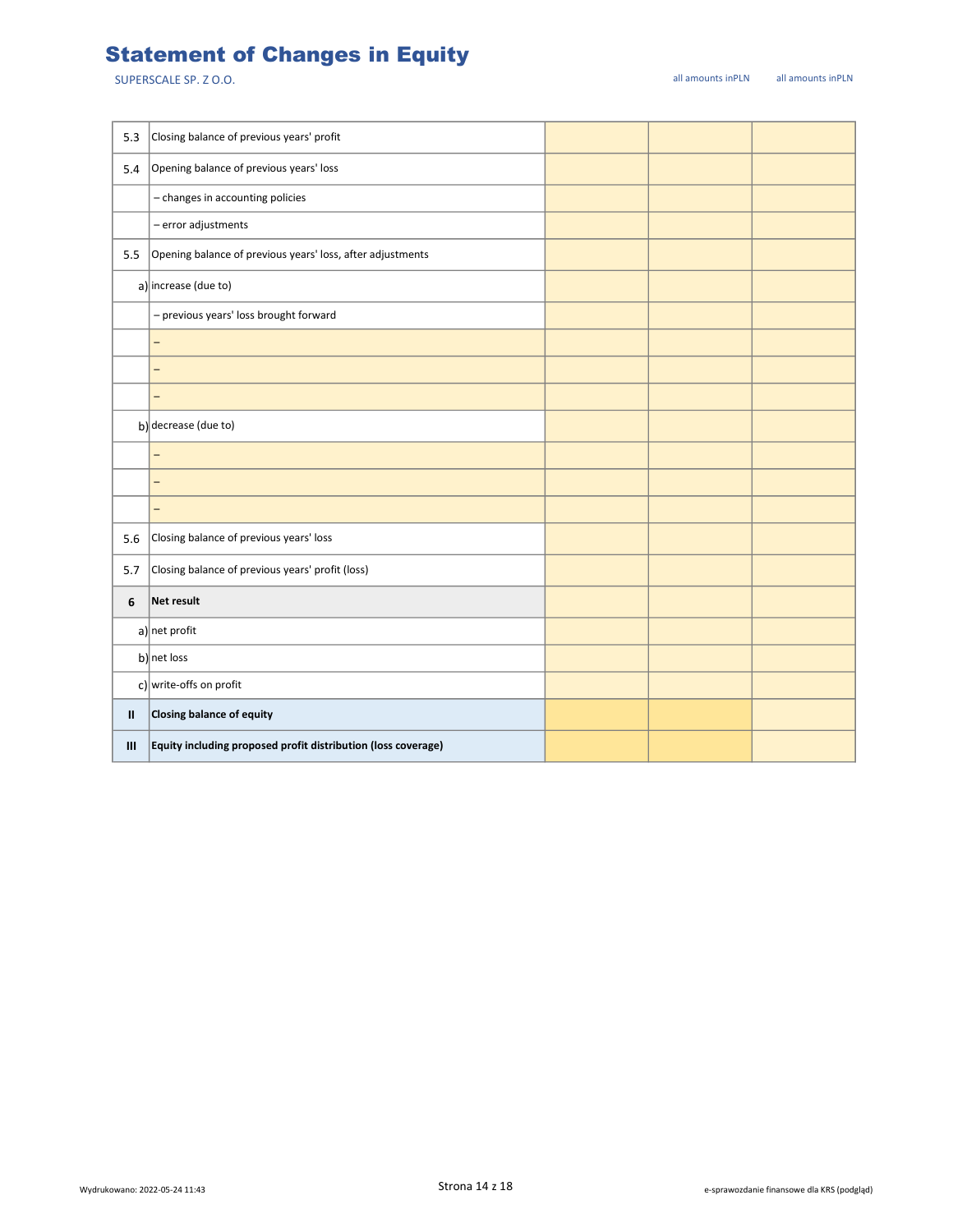#### Cash Flow Statement

|                | indirect method<br>for:                                        | 2018 | 2017 | Adj. comparative data for<br>the prev. period |
|----------------|----------------------------------------------------------------|------|------|-----------------------------------------------|
| A              | Cash flows from operating activities                           |      |      |                                               |
| $\mathbf{I}$   | Net profit (loss)                                              |      |      |                                               |
| Ш              | <b>Total adjustments</b>                                       |      |      |                                               |
| 1              | Amortisation and depreciation                                  |      |      |                                               |
| $\overline{2}$ | Exchange gains (losses)                                        |      |      |                                               |
| 3              | Interest and profit sharing (dividend)                         |      |      |                                               |
| 4              | Profit (loss) on investment activities                         |      |      |                                               |
| 5              | Change in provisions                                           |      |      |                                               |
| 6              | Change in inventory                                            |      |      |                                               |
| 7              | Change in receivables                                          |      |      |                                               |
| 8              | Change in short-term liabilities excluding credits and loans   |      |      |                                               |
| 9              | Change in prepayments and accruals                             |      |      |                                               |
| 10             | Other adjustments                                              |      |      |                                               |
| Ш              | Net cash flows from operating activities (I+/- II)             |      |      |                                               |
| B              | Cash flows from investment activities                          |      |      |                                               |
| $\mathbf{I}$   | <b>Inflows</b>                                                 |      |      |                                               |
| 1              | Disposal of intangible and tangible fixed assets               |      |      |                                               |
| $\overline{2}$ | Disposal of investments in real property and intangible assets |      |      |                                               |
| 3              | From financial assets, including:                              |      |      |                                               |
|                | a) in related parties                                          |      |      |                                               |
|                | b) in other entities                                           |      |      |                                               |
|                | 1) sales of financial assets                                   |      |      |                                               |
|                | 2) dividends and profit sharing                                |      |      |                                               |
|                | 3) repayment of granted long-term loans                        |      |      |                                               |
|                | 4) interest                                                    |      |      |                                               |
|                | 5) other inflows from financial assets                         |      |      |                                               |
| 4              | Other inflows from investment activities                       |      |      |                                               |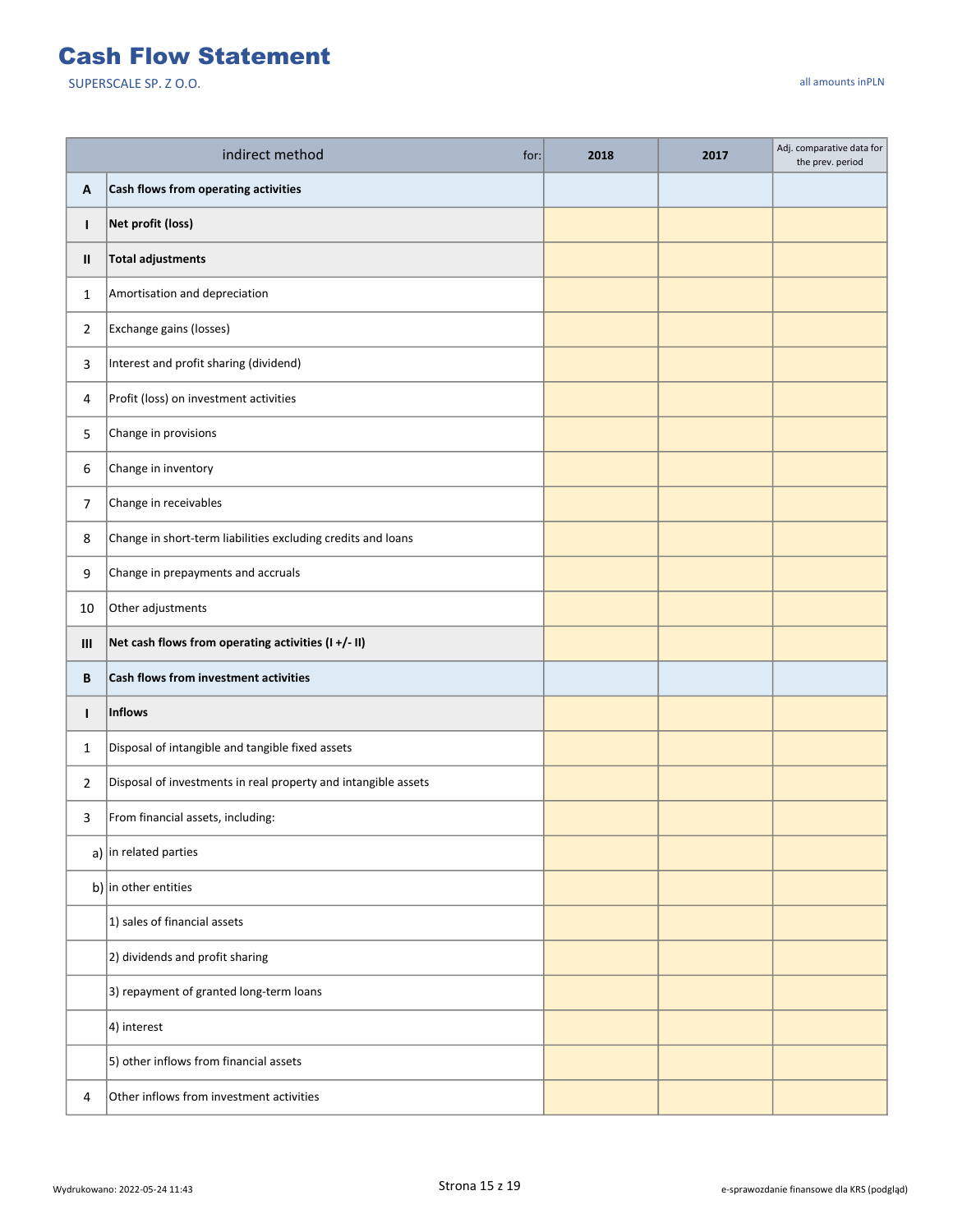#### Cash Flow Statement

| Ш            | <b>Outflows</b>                                                                                     |  |  |
|--------------|-----------------------------------------------------------------------------------------------------|--|--|
| $\mathbf{1}$ | Purchase of intangible assets and tangible fixed assets                                             |  |  |
| 2            | Investments in real property and intangible assets                                                  |  |  |
| 3            | To financial assets, including:                                                                     |  |  |
|              | a) in related parties                                                                               |  |  |
|              | b) in other entities                                                                                |  |  |
|              | 1) purchase of financial assets                                                                     |  |  |
|              | 2) long-term loans granted                                                                          |  |  |
| 4            | Other outflows from investment activities                                                           |  |  |
| Ш            | Net cash flows from investment activities (I-II)                                                    |  |  |
| C            | Cash flows from financial activities                                                                |  |  |
| L            | Inflows                                                                                             |  |  |
| 1            | Net inflows from issuance of shares and other capital instruments and from capital<br>contributions |  |  |
| 2            | Credits and loans                                                                                   |  |  |
| 3            | Issuance of debt securities                                                                         |  |  |
| 4            | Other inflows from financial activities                                                             |  |  |
| Ш            | <b>Outflows</b>                                                                                     |  |  |
| $\mathbf{1}$ | Purchase of own shares                                                                              |  |  |
| 2            | Dividend and other payments to shareholders                                                         |  |  |
| 3            | Profit distribution liabilities other than profit distribution payments to<br>shareholders          |  |  |
| 4            | Repayment of credits and loans                                                                      |  |  |
| 5            | Redemption of debt securities                                                                       |  |  |
| 6            | Payment of other financial liabilities                                                              |  |  |
| 7            | Payment of liabilities arising from financial leases                                                |  |  |
| 8            | Interest                                                                                            |  |  |
| 9            | Other outflows from financial activities                                                            |  |  |
| Ш            | Net cash flows from financial activities (I-II)                                                     |  |  |
| D            | Total net cash flows (A.III. +/- B.III +/- C.III)                                                   |  |  |
| E.           | Balance sheet change in cash, including:                                                            |  |  |
|              | - change in cash due to exchange differences                                                        |  |  |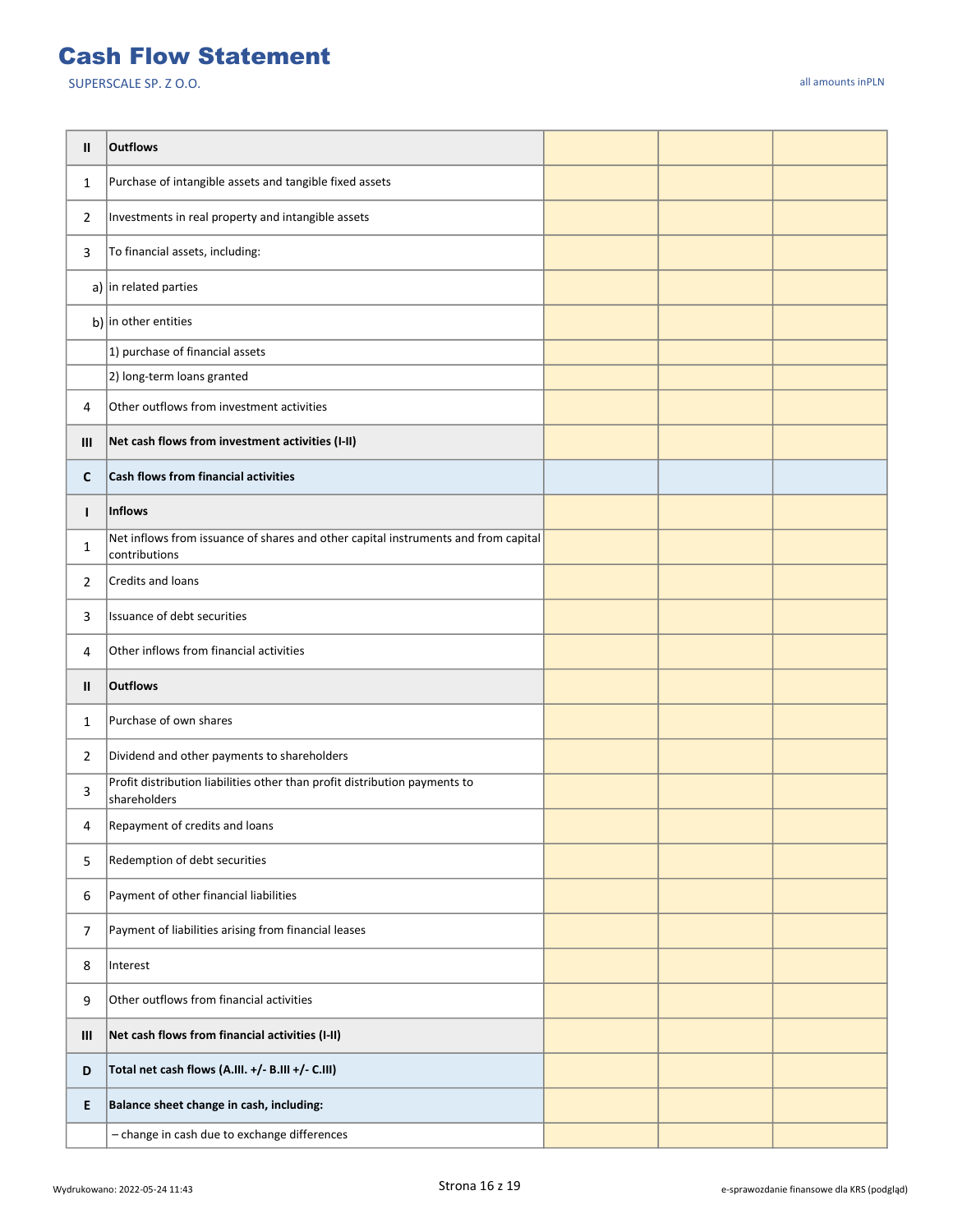#### Cash Flow Statement

|   | <b>Cash opening balance</b>                    |  |  |
|---|------------------------------------------------|--|--|
| G | Closing balance of cash $(F+/-D)$ , including: |  |  |
|   | $\vert$ – of limited disposability             |  |  |